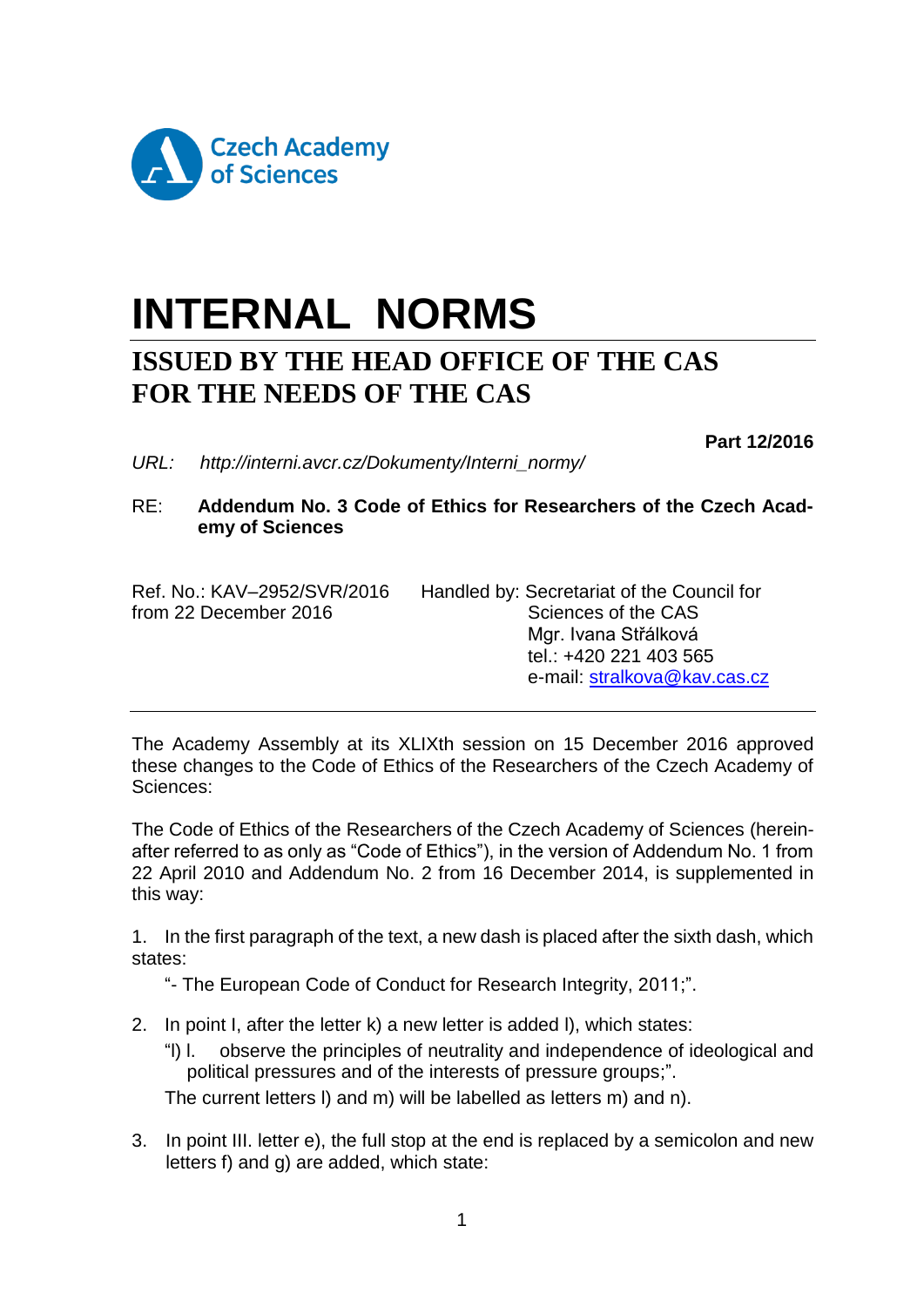- "f. does not publish in an ethically questionable way and does not take advantage of ethically dubious publication platforms;
- g. publishes with the aim to pass on the results and knowledge to the professional public, not only for the purpose of demonstrating works as scientific outputs."

This addendum of the Code of Ethics comes into effect on 1 January 2017.

For clarity, the complete text of the Code of Ethics is presented in the appendix, as arises from the changes made.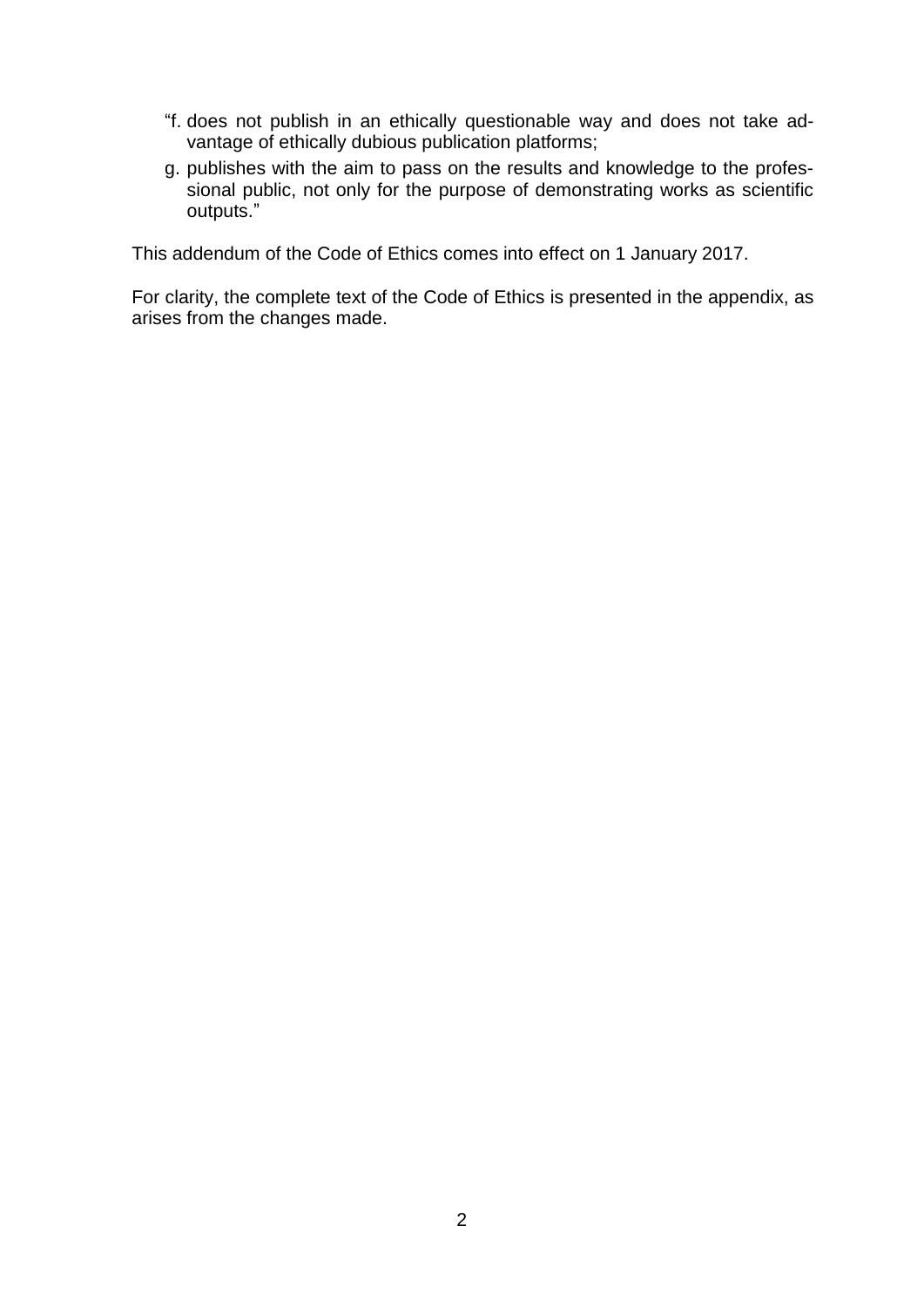#### Appendix

# FULL VERSION

The Code of Ethics for Researchers of the Czech Academy of Sciences, as arises from the changes made by Addendum No. 3 from 22 December 2016:

#### **Code of Ethics for Researchers of the Czech Academy of Sciences**

*The following documents were used to formulate this Code of Ethics for Researchers of the Czech Academy of Sciences:*

- *Research Ethics Framework, resolution of the Government of the Czech Republic No. 1005, dated 17 August 2005;*
- *The European Charter for Researchers, 2005/251/ES, Official EU Bulletin dated 22 March 2005;*
- *Good Manners in Science; A Set of Principles and Guidelines, Polish Academy of Sciences, Committee for Ethics in Science, Third (amended) edition, Warsaw 2001;*
- *Rules of Good Scientific Practice, adopted by the Senate of the Max Planck Society on 24 November 2000;*
- *Memorandum on Scientific Integrity, All European Academies, Amsterdam, 2003 ('On standards for scientific research and a National Committee for Scientific Integrity, adopted by the Royal Netherlands Academy of Arts and Sciences (KNAW), Netherlands Organisation for Scientific Research (NWO), Association of Universities in The Netherlands (VSNU), 2001)*
- *Singapore Statement on Research Integrity, 2010;*
- *The European Code of Conduct for Research Integrity, 2011;*
- *Montreal Statement on Research Integrity in Cross-Boundary Research Collaborations, 2013.*

"Pursuing knowledge is, indeed, an all-encompassing endeavour, in fact, an exceedingly active life. If talking about 'science', you are speaking, at the same time, about pains, patience, tenacity, perseverance, sacrifice, honesty - all these are components not only of an active life, but of the moral life as well."

President Masaryk´s view of knowledge and science (from the book "Talks with T. G. Masaryk" by Karel Čapek).

Education, research and innovation are basic pillars of the development of contemporary society. The trust in research rests on the trust in the integrity of researchers and the reliability of results of their scientific work. The outcome and interpretation of their research can be verified by the scientific community, but cannot be verified by the public for which the new knowledge is intended. Therefore, if science is to remain trustworthy, researchers must observe basic moral principles in their work, and must be people of integrity and honesty. The Code of Ethics for CAS researchers (Articles I - V) includes framework principles of good conduct in science, seeking to support desirable moral standards in academic research.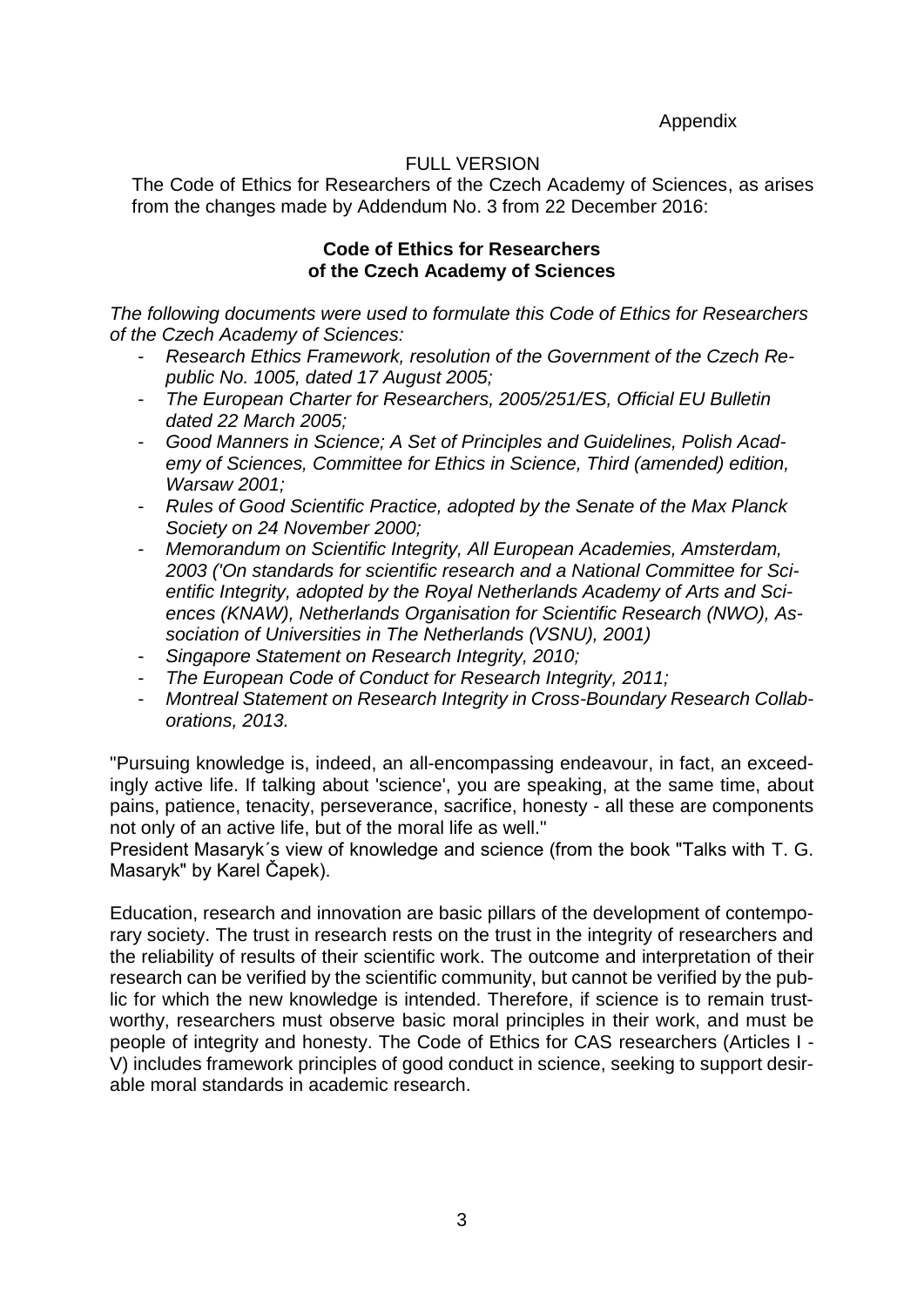#### **I. General Principles**

A researcher:

- a. abides by deep-seated human moral principles and by principles spelled out in this Code;
- b. will not allow a conflict of interest to arise as a result of his/her position and related activities at an institution of the CAS and his/her private activities;
- c. will conduct his/her research with full working and personal commitment. The total of his/her contractual workload should not exceed his/her normal workload more than 1.5 times;
- d. requires of his/her colleagues conduct conducive to these principles;
- e. does not defend, conceal or justify conduct that contravenes the principles set forth in this Code, not even on the basis of necessary obedience and loyalty;
- f. considers science and research as an integral part of culture and the source of innovation and defends them against being questioned;
- g. stands resolutely against the non-ethical and inappropriate use of scientific knowledge;
- h. expands and intensifies his/her scientific knowledge and strives to improve personal professional competency;
- i. maintains a critical attitude toward his/her own scientific findings and results as well as to results of colleagues and is open to discussion and factual arguments;
- j. defends the freedom of scientific thought, expression, exchanges of opinion and information;
- k. refuses to use non-scientific approaches and expressions of racial, religious, nationalist and political opinions in science;
- l. observe the principles of neutrality and independence of ideological and political pressures and of the interests of pressure groups;
- m. recognizes and intentionally disseminates the principles of reliable, trustworthy scientific practice in the scientific community and refuses all scientific dishonesty and infringement of the principles specified in this Code;
- n. does not hesitate to notify the relevant authorities of violations of ethics in scientific-research work, if aware of them.

## **II. Principles of Scientific Work**

A researcher:

- a. seeks to expand the frontiers of scientific knowledge and makes every effort to ensure that his/her practically usable research results serve society;
- b. carries out research in such a way that society, the environment and cultural values are not threatened;
- c. observes principles of scientific work (Art. 1) when obtaining, selecting and assessing scientific data, and at the same time takes into account the specificity of his/her discipline;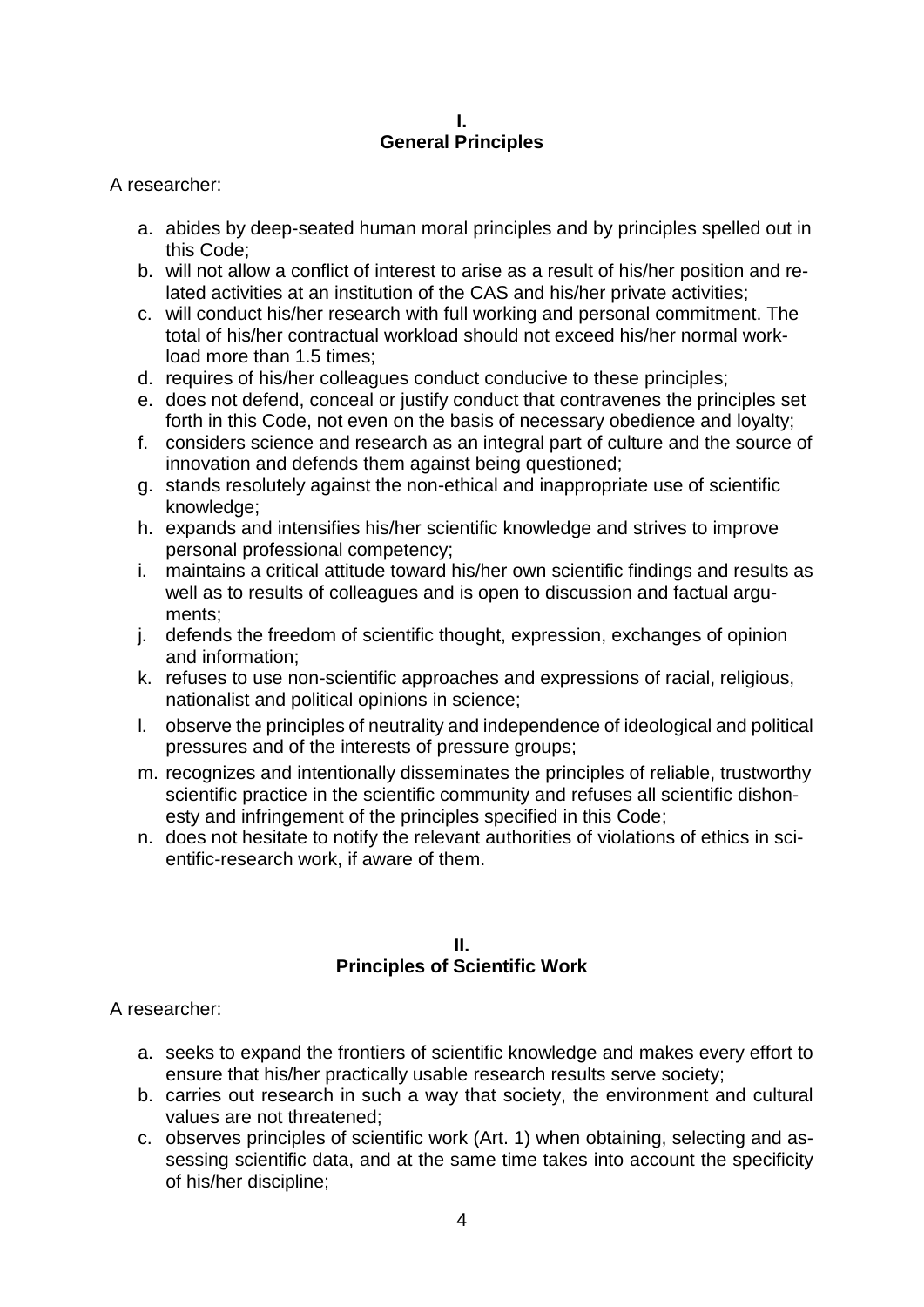- d. accounts for the precision and objectivity of his/her research and recognizes the limits of research methods used;
- e. is responsible for the completeness and verifiability of the results published on a certain problem and for their undistorted interpretation;
- f. preserves primary data and documentation of all substantial published results for an allotted time in the respective discipline of science unless other obligations or rules preclude this;
- g. holds him/herself accountable for the purposeful and efficient use of research funds and does not duplicate research previously carried out elsewhere if it is not needed for the verification, supplementation or comparison of the results obtained;
- h. presents the results of his/her research which are not subject to confidentiality to the scientific public and acquaints the general public with them only after the results have been published in the scholarly press.

#### **III. Principles for Publicizing Scientific Knowledge and Results**

A researcher:

- a. can be listed as the author or co-author of a scientific paper if contributing in any substantial way to its origin, e.g., to the design of the studies and experiments and their realisation, to analysing, interpreting, working out or modelling the data or drawing up the article, on the condition co-authorship is agreed to;
- b. acknowledges, in the article, the scientific contributions of predecessors and colleagues to the question studied to which the article is linked directly, and when citing findings and results obtained by other authors a clear reference is made to the respective source;
- c. cites also important works which are contrary to his/her own results and conclusions;
- d. will publish errata or take other appropriate steps if he/she later finds any substantial error in his/her published data;
- e. avoids partitioning acquired results and knowledge intentionally to publish them in multiple journals thereby increasing the number of his/her scientific papers;
- f. does not publish in an ethically questionable way and does not take advantage of ethically dubious publication platforms;
- g. publishes with the aim to pass on the results and knowledge to the professional public, not only for the purpose of demonstrating works as scientific outputs.

# **IV.**

# **Principles Regulating Relations with Students and Co-workers**

A researcher:

a. admits students and research co-workers after objectively evaluating their intellectual, ethical and personal characteristics;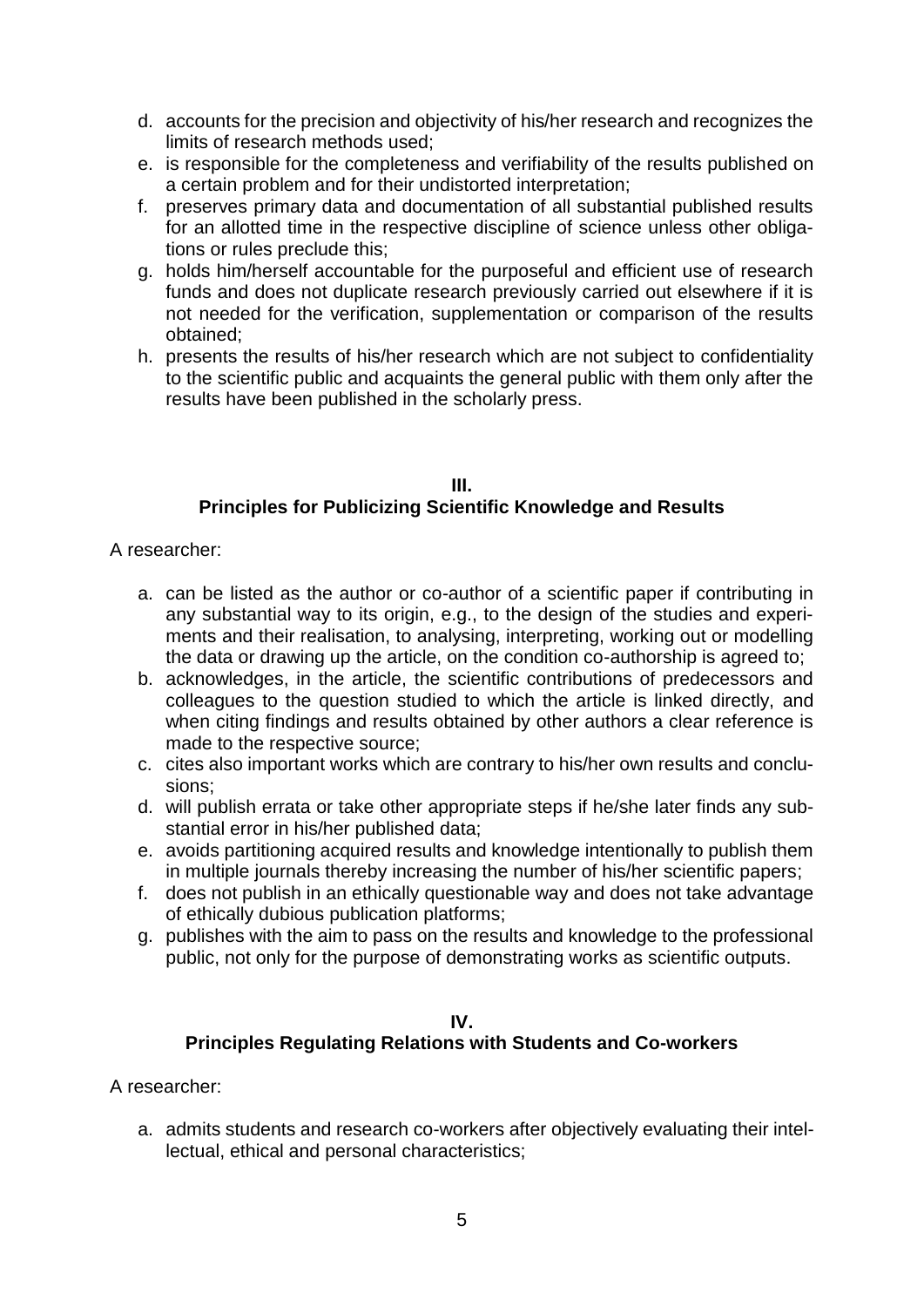- b. pays heed to correctness and openness in the mutual communication when leading a research team, and avoids an unjustified autocratic style of leadership;
- c. assesses students and colleagues according to the results achieved and treats them equitably, not requiring from them work which is his/her responsibility, or that beyond the student's capabilities;
- d. conveys knowledge, skills and principles of good conduct in science by word and personal example, to his/her students and colleagues;
- e. is devoted to teaching his/her students and guides them to develop their independent, critical thinking and a responsible approach to work and respects their right to freely express their opinions about research;
- f. supports the enhancement of the qualifications of students and subordinate researchers and their scientific and publication activities and international contacts and lists them among the authors of a manuscript if they have made a creative and substantial contribution to it;
- g. deduces consequences from a possible scientific misconduct of his/her colleagues.

# **V.**

# **Principles for the Assessment, Evaluation, Opponent and Expert Activities**

A researcher:

- a. performs alone assessment or other evaluation work assigned;
- b. protects intellectual property rights of the authors of evaluated manuscripts, designs of projects and communications, being careful only to work out an expert review and not use the data contained in evaluated materials for personal advantage or provide them to a third person;
- c. does not intentionally prolong the assessment of an evaluated work so as to achieve personal advantage or for the benefit of a third person;
- d. refuses to prepare an expert opinion, the conclusions of which could be influenced by his/her personal interest, or reveals this fact in advance; avoids any other potential conflicts of interest;
- e. prepares expert opinions responsibly and only from his/her specialty area, resisting any potential external pressures which could influence this opinion;
- f. observes objective criteria in evaluating and opponent procedures, adheres to the contractor´s rules and requires the same adherence from the other participants of the procedure.

## **VI. Specification for Institutes of the CAS**

#### **(each Academy Institute will supplement specifications pertaining to its discipline)**